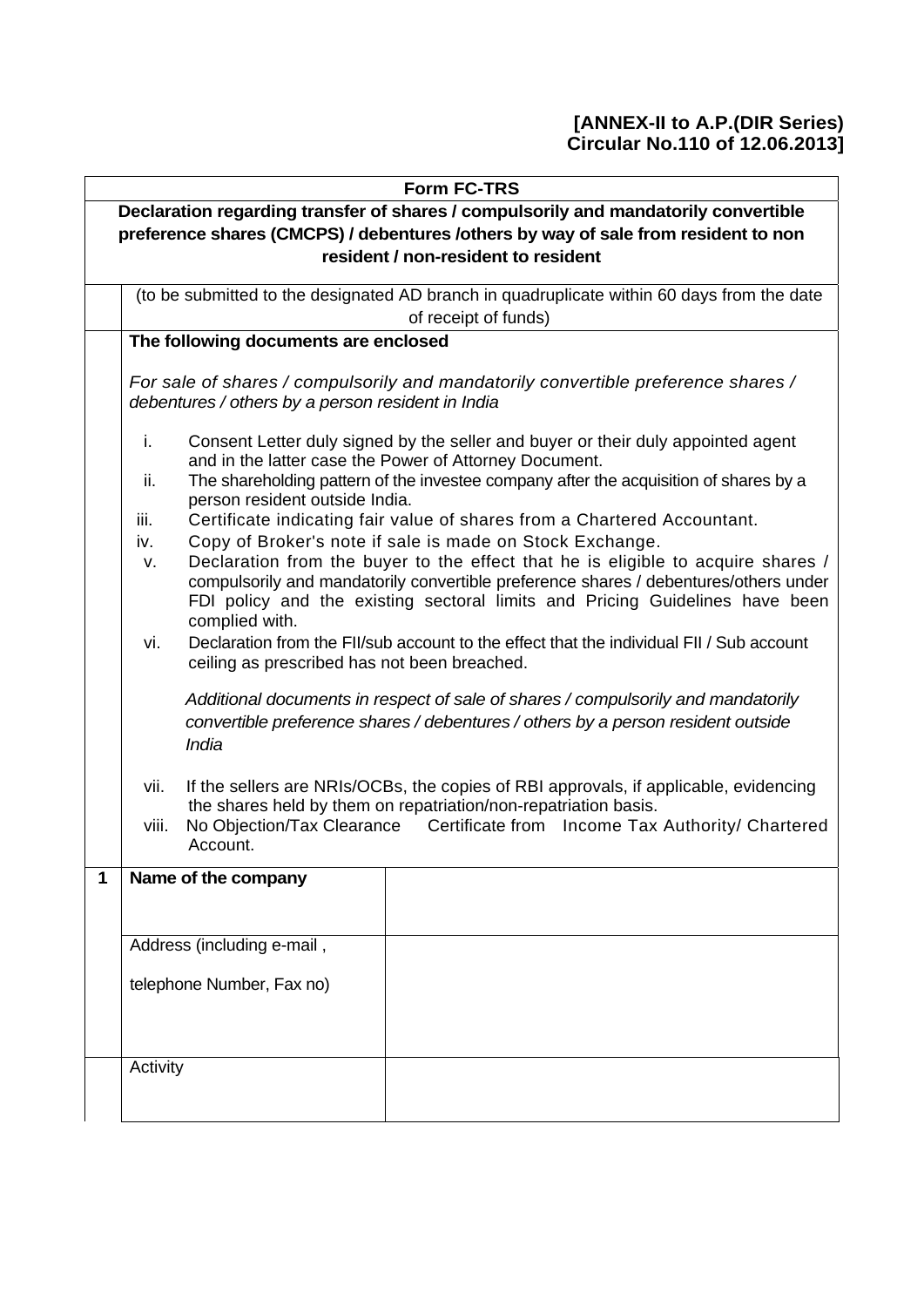|                         | NIC Code No.                                                                                                                                                                                                                                                                           |                                          |
|-------------------------|----------------------------------------------------------------------------------------------------------------------------------------------------------------------------------------------------------------------------------------------------------------------------------------|------------------------------------------|
| $\overline{2}$          | Whether FDI is allowed under                                                                                                                                                                                                                                                           |                                          |
|                         | <b>Automatic route</b>                                                                                                                                                                                                                                                                 |                                          |
|                         | Sectoral Cap under FDI Policy                                                                                                                                                                                                                                                          |                                          |
| $\overline{3}$          | <b>Nature of transaction</b>                                                                                                                                                                                                                                                           | Transfer from resident to non resident / |
|                         | (Strike out whichever is not<br>applicable)                                                                                                                                                                                                                                            | Transfer from non resident to resident   |
| $\overline{\mathbf{4}}$ | Name of the buyer                                                                                                                                                                                                                                                                      |                                          |
|                         | <b>Constitution / Nature of the</b><br>investing Entity                                                                                                                                                                                                                                |                                          |
|                         | Specify whether                                                                                                                                                                                                                                                                        |                                          |
|                         | 1. Individual<br>2. Company<br>3. FII<br>4. FVCI <sup>#</sup><br>5. Foreign Trust<br>6. Private Equity Fund<br>7. Pension/ Provident Fund<br>8. Sovereign Wealth Fund<br>$(SWF^{\partial})$<br>9. Partnership /<br>Proprietorship firm<br>10. Financial Institution<br>11. NRIs / PIOs |                                          |
|                         | 12. others                                                                                                                                                                                                                                                                             |                                          |
|                         | Date and Place of Incorporation                                                                                                                                                                                                                                                        |                                          |
|                         | Address of the buyer (including<br>e-mail, telephone number. Fax                                                                                                                                                                                                                       |                                          |
|                         | $no.$ )                                                                                                                                                                                                                                                                                |                                          |
| 5                       | Name of the seller                                                                                                                                                                                                                                                                     |                                          |

<u>.</u>

<span id="page-1-0"></span><sup>#</sup> The initial investment/s was/were made by FVCI under FDI Scheme in terms of Schedule 1 to Notification No. FEMA.20/2000-RB dated May 3, 2000

 $\partial$  SWF mean a Government investment vehicle which is funded by foreign exchange assets, and which manages those assets separately from the official reserves of monetary authorities.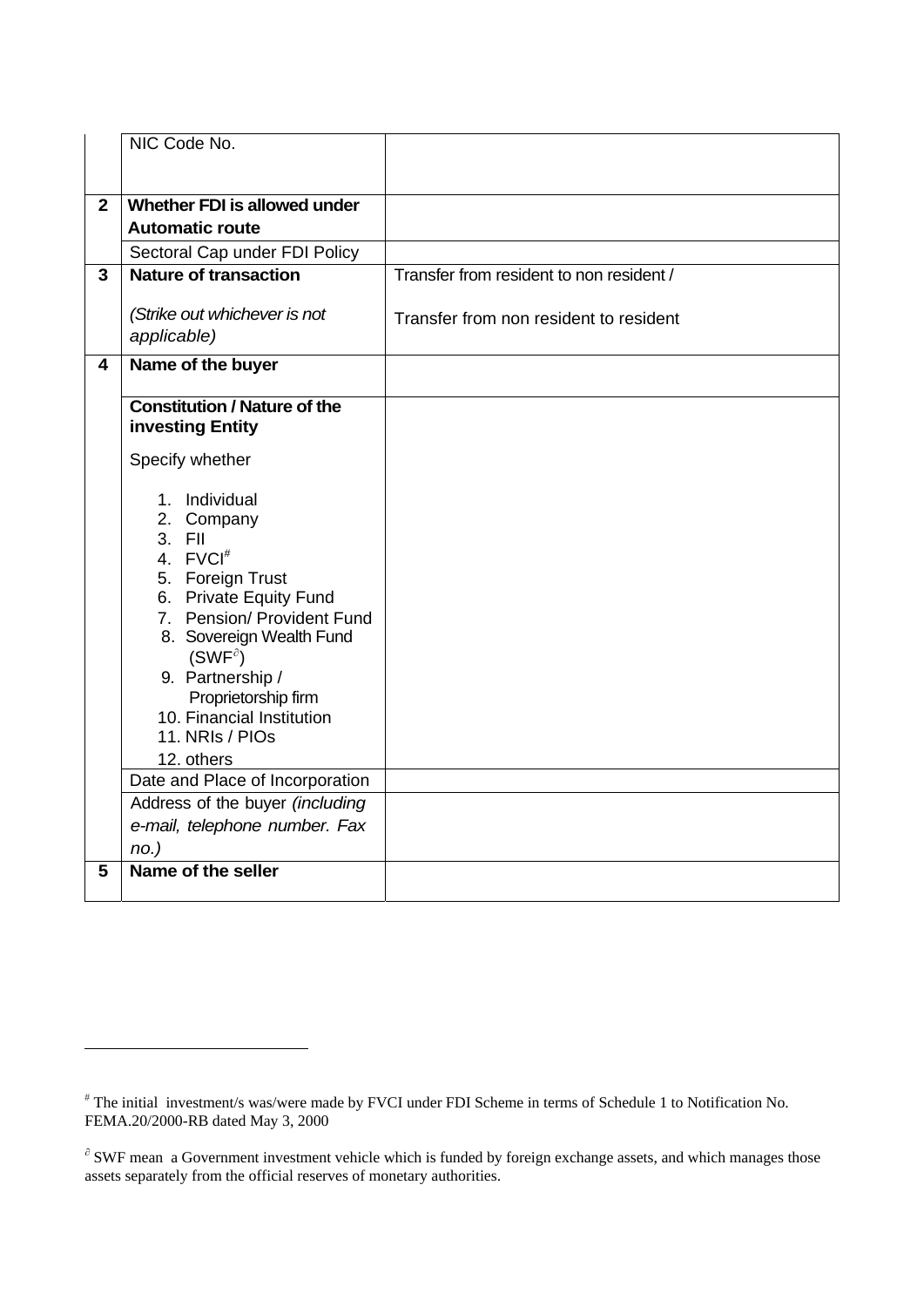|                         | <b>Constitution / Nature of the</b>                                                                                                                                                                                                                                                                                                                                                                     |                  |        |                   |                  |
|-------------------------|---------------------------------------------------------------------------------------------------------------------------------------------------------------------------------------------------------------------------------------------------------------------------------------------------------------------------------------------------------------------------------------------------------|------------------|--------|-------------------|------------------|
|                         | disinvesting entity                                                                                                                                                                                                                                                                                                                                                                                     |                  |        |                   |                  |
|                         | Specify whether                                                                                                                                                                                                                                                                                                                                                                                         |                  |        |                   |                  |
|                         | Individual<br>1.<br>2.<br>Company<br>3.<br><b>FII</b><br>FVCl <sup>##</sup><br>4.<br>5.<br>Foreign Trust<br>6.<br><b>Private Equity Fund</b><br>7 <sub>1</sub><br>Pension/ Provident Fund<br>8.<br>Sovereign Wealth Fund<br>$(SWF^{\partial})$<br>Partnership/<br>9.<br>Proprietorship firm<br>10. Financial Institution<br>11. NRIs/PIOs<br>12. Others <sup>1</sup><br>Date and Place of Incorporation |                  |        |                   |                  |
|                         |                                                                                                                                                                                                                                                                                                                                                                                                         |                  |        |                   |                  |
|                         | Address of the seller (including e-<br>mail, telephone Number Fax no)                                                                                                                                                                                                                                                                                                                                   |                  |        |                   |                  |
| 6                       | <b>Particulars of earlier Reserve</b><br><b>Bank / FIPB approvals</b>                                                                                                                                                                                                                                                                                                                                   |                  |        |                   |                  |
| $\overline{\mathbf{z}}$ | Details regarding shares / compulsorily and mandatorily convertible preference                                                                                                                                                                                                                                                                                                                          |                  |        |                   |                  |
|                         | shares (CMCPS) / debentures/ others (such as FDI compliant instruments like                                                                                                                                                                                                                                                                                                                             |                  |        |                   |                  |
|                         | participating interest rights in oil fields, etc.) to be transferred                                                                                                                                                                                                                                                                                                                                    |                  |        |                   |                  |
|                         | Date of the transaction                                                                                                                                                                                                                                                                                                                                                                                 | <b>Number of</b> | Face   | <b>Negotiated</b> | <b>Amount of</b> |
|                         |                                                                                                                                                                                                                                                                                                                                                                                                         | shares           | value  | Price for the     | consideration    |
|                         |                                                                                                                                                                                                                                                                                                                                                                                                         | CMCPS/           | in Rs. | transfer**in      | in Rs.           |
|                         |                                                                                                                                                                                                                                                                                                                                                                                                         | debentures       |        | Rs.               |                  |
|                         |                                                                                                                                                                                                                                                                                                                                                                                                         | /others          |        |                   |                  |
|                         |                                                                                                                                                                                                                                                                                                                                                                                                         |                  |        |                   |                  |

<u>.</u>

<span id="page-2-0"></span><sup>##</sup> The initial investment/s was/were made by FVCI under FDI Scheme in terms of Schedule 1 to Notification No. FEMA.20/2000-RB dated May 3, 2000.

<span id="page-2-2"></span><span id="page-2-1"></span><sup>∂</sup> SWF mean a Government investment vehicle which is funded by foreign exchange assets, and which manages those assets separately from the official reserves of monetary authorities.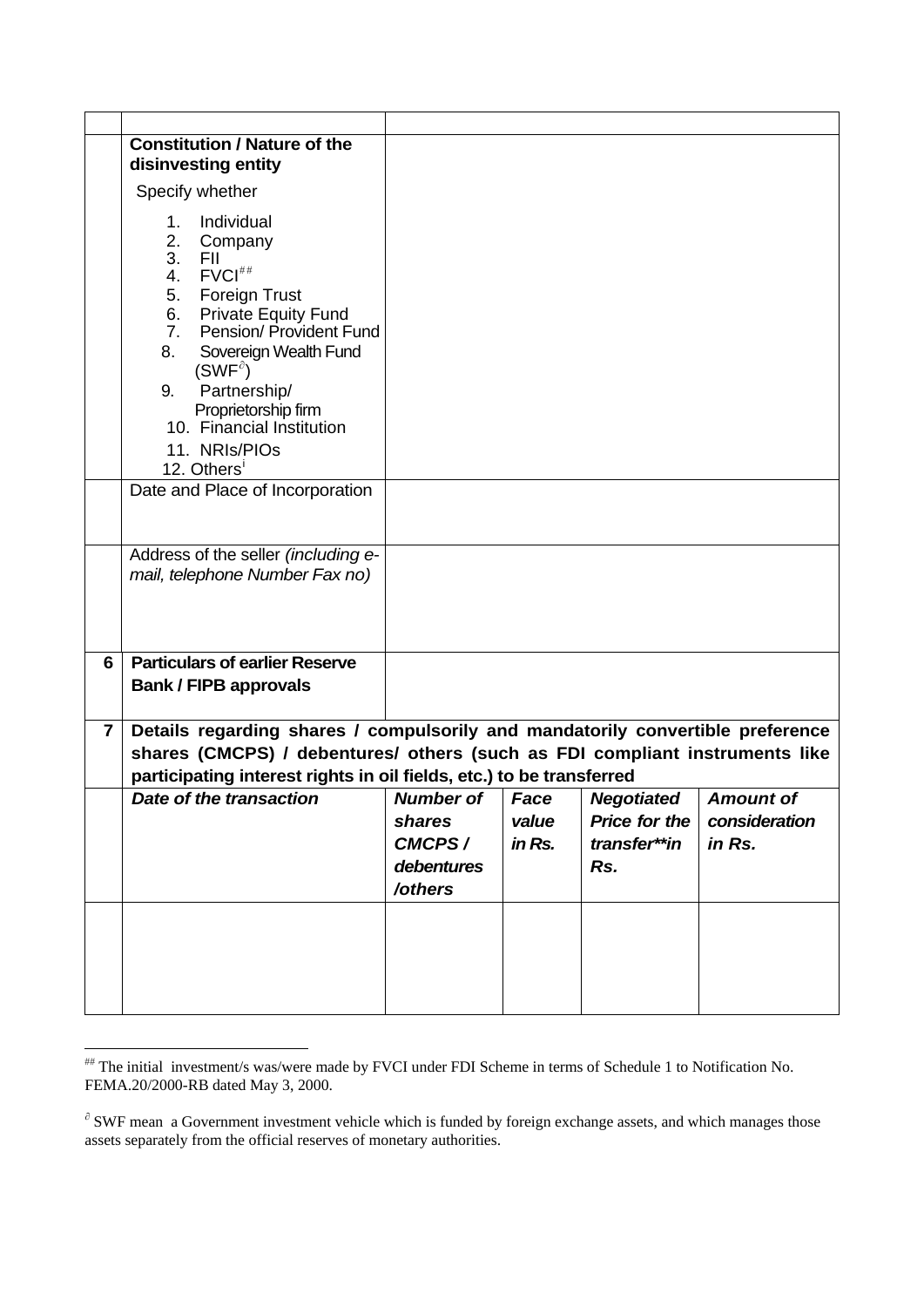| 8  | Foreign Investments in the                                                               |                     | No. of shares | Percentage |
|----|------------------------------------------------------------------------------------------|---------------------|---------------|------------|
|    | company                                                                                  | Before the transfer |               |            |
|    |                                                                                          | After the transfer  |               |            |
| 9. | Where the shares / CMCPS /<br>debentures / others are listed on<br><b>Stock Exchange</b> |                     |               |            |
|    | Name of the Stock Exchange                                                               |                     |               |            |
|    | Price Quoted on the Stock<br>exchange                                                    |                     |               |            |
|    | Where the shares / CMCPS /<br>debentures / others are<br><b>Unlisted</b>                 |                     |               |            |
|    | Price as per Valuation<br>guidelines*                                                    |                     |               |            |
|    | Price as per Chartered<br><b>Accountants</b><br>*/** Valuation report (CA                |                     |               |            |
|    | Certificate to be attached)                                                              |                     |               |            |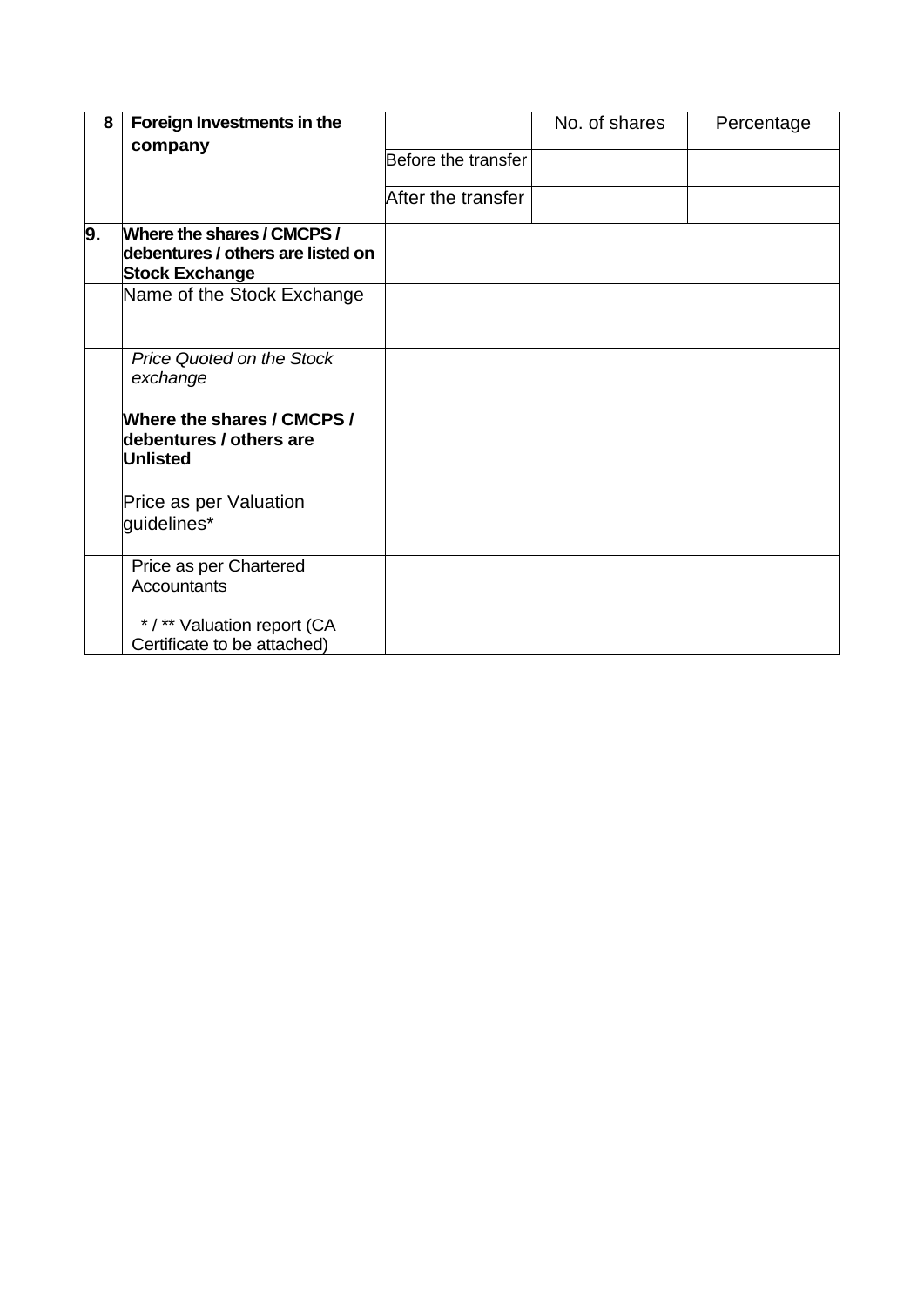## **Declaration by the transferor / transferee**

**I / We hereby declare that** 

- i. The particulars given above are true and correct to the best of my/our knowledge and belief.
- ii. I/ We, was/were holding the shares compulsorily and mandatorily convertible preference shares / debentures/ other as per FDI Policy under FERA/ FEMA Regulations on repatriation/non repatriation basis.
- iii. I/ We, am/are eligible to acquire the shares compulsorily and mandatorily convertible preference shares / debentures /other of the company in terms of the FDI Policy. It is not a transfer relating to shares compulsorily and mandatorily convertible preference shares / debentures /others of a company engaged in financial services sector or a sector where general permission is not available.
- iv. The Sectoral limit under the FDI Policy and the pricing guidelines have been adhered to.

## **Signature of the Declarant or his duly authorised agent**

**Date: Note:**

*In respect of the transfer of shares / compulsorily and mandatorily convertible preference shares / compulsorily and mandatorily convertible debentures/ others from resident to non resident the declaration has to be signed by the non resident buyer, and in respect of the transfer of shares / compulsorily and mandatorily convertible preference shares / compulsorily and mandatorily convertible debentures/ other from non-resident to resident the declaration has to be signed by the non-resident seller.* 

## **Certificate by the AD Branch**

It is certified that the application is complete in all respects.

The receipt / payment for the transaction are in accordance with FEMA Regulations / Reserve Bank guidelines.

**Signature** 

Name and Designation of the Officer

Date : Name of the AD Branch

AD Branch Code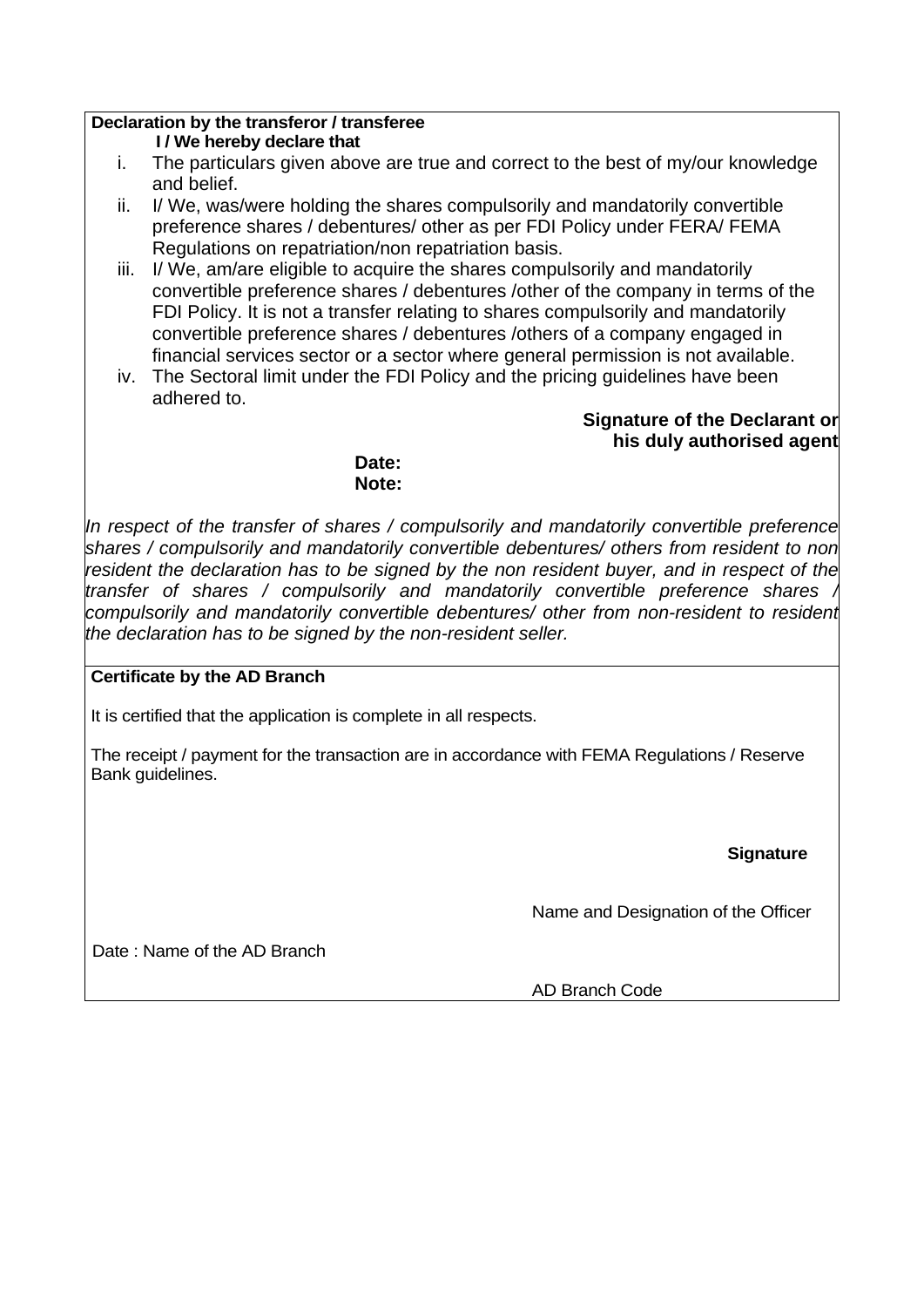# **Know Your Customer (KYC) Form in respect of the non-resident investor**

| Registered Name of the Remitter / Investor |  |  |  |  |  |  |  |  |
|--------------------------------------------|--|--|--|--|--|--|--|--|
| (Name, if the investor is an Individual)   |  |  |  |  |  |  |  |  |
| Registration Number (Unique Identification |  |  |  |  |  |  |  |  |
| Number* in case remitter is an Individual) |  |  |  |  |  |  |  |  |
| Registered Address (Permanent Address if   |  |  |  |  |  |  |  |  |
| remitter Individual)                       |  |  |  |  |  |  |  |  |
| Name of the Remitter's Bank                |  |  |  |  |  |  |  |  |
| Remitter's Bank Account No.                |  |  |  |  |  |  |  |  |
| Period of banking relationship with<br>the |  |  |  |  |  |  |  |  |
| Remitter                                   |  |  |  |  |  |  |  |  |

\*Passport No., Social Security No, or any Unique No. certifying the bonafides of the remitter as prevalent in the remitter's country.

# *We confirm that all the information furnished above is true and accurate as provided by the overseas remitting bank of the non-resident investor.*

(Signature of the Authorised Official of the AD bank receiving the remittance)

Date: Place:

Stamp :